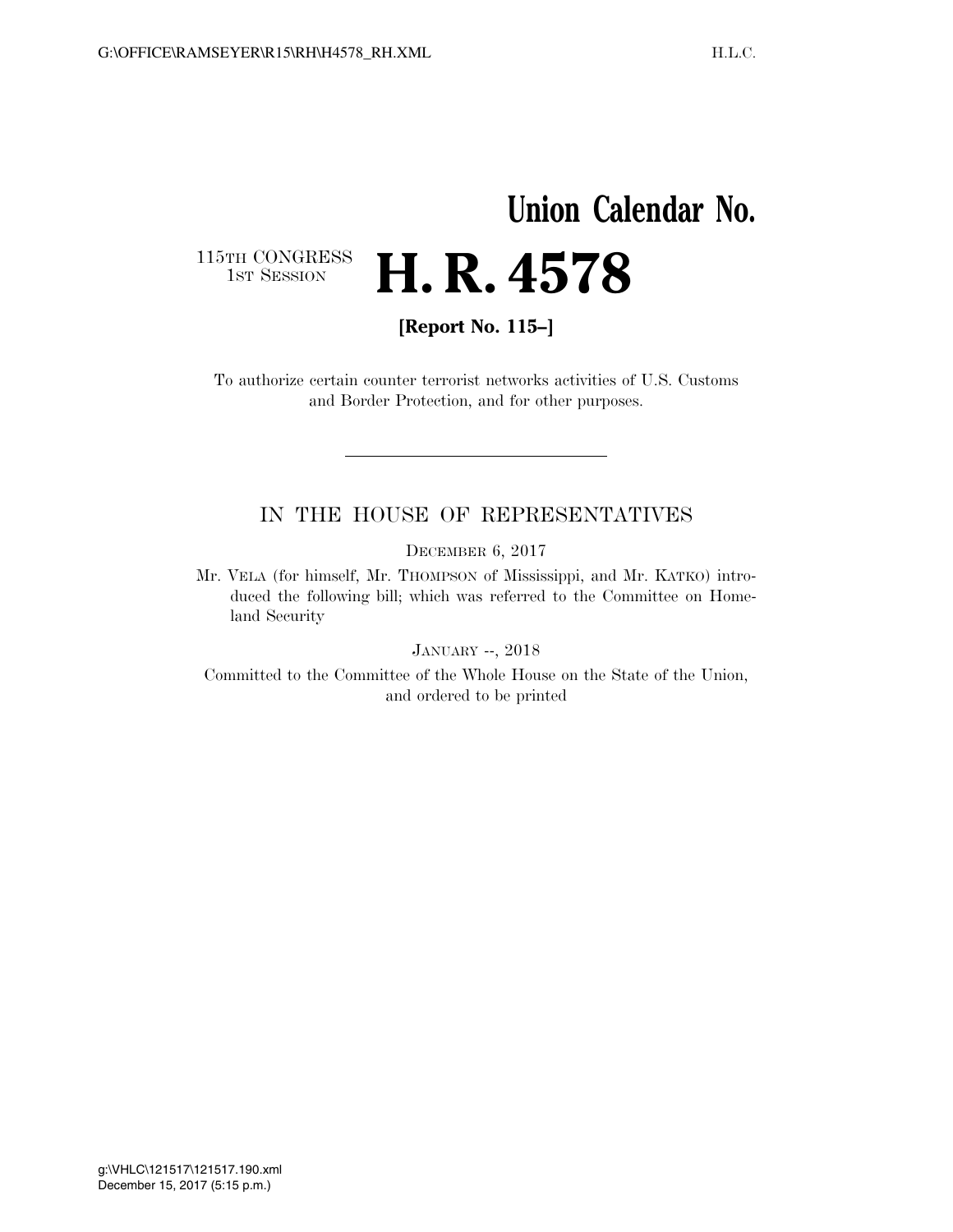## **A BILL**

To authorize certain counter terrorist networks activities of U.S. Customs and Border Protection, and for other purposes.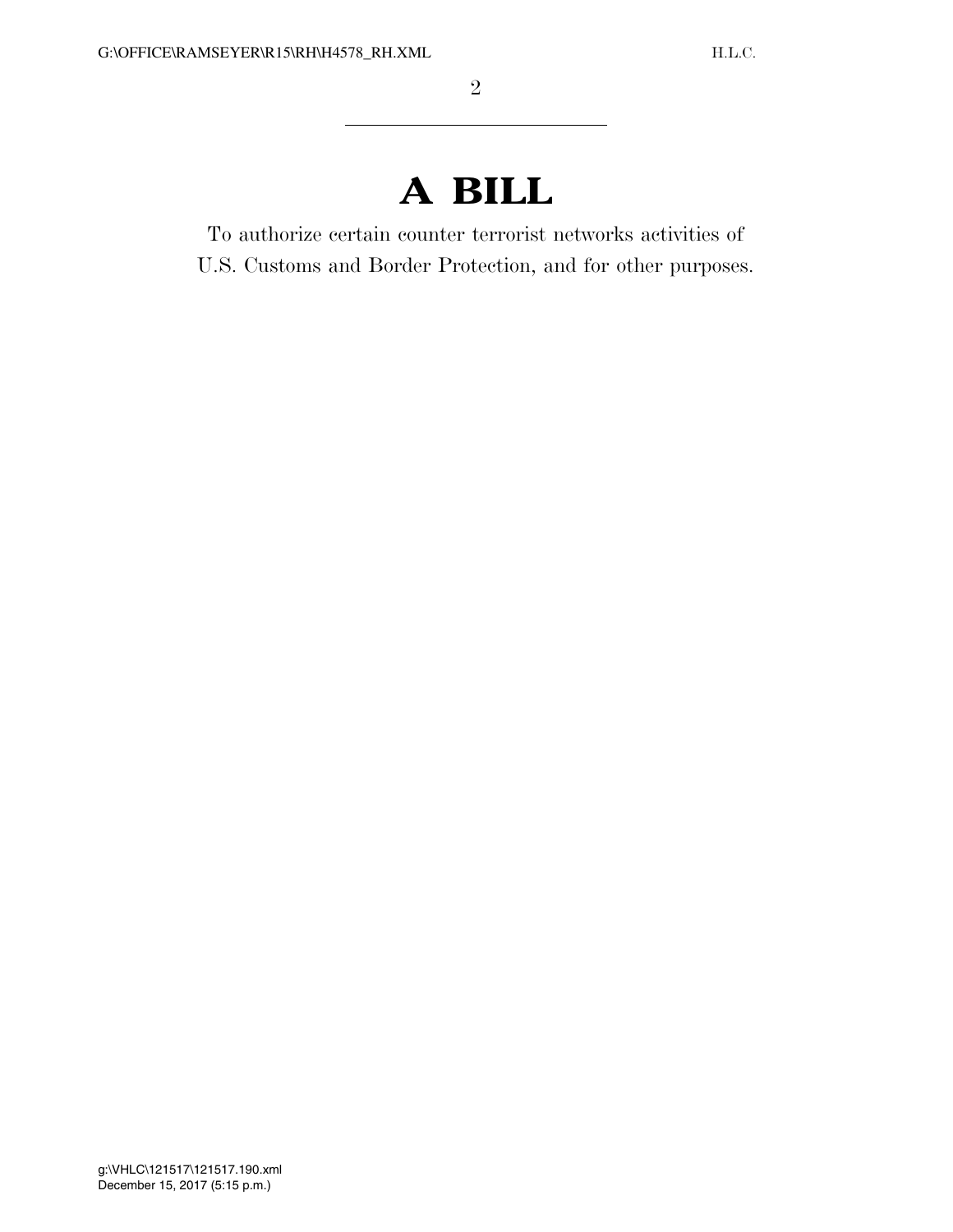| 1              | Be it enacted by the Senate and House of Representa-         |
|----------------|--------------------------------------------------------------|
| 2              | tives of the United States of America in Congress assembled, |
| 3              | <b>SECTION 1. SHORT TITLE.</b>                               |
| $\overline{4}$ | This Act may be cited as the "Counter Terrorist Net-         |
| 5              | work Act".                                                   |
| 6              | SEC. 2. DUTY TO COUNTER TERRORIST NETWORKS; DE-              |
| 7              | TAILS AND ASSIGNMENT.                                        |
| 8              | Section 411 of the Homeland Security Act of 2002             |
| 9              | $(6 \text{ U.S.C. } 211)$ is amended—                        |
| 10             | $(1)$ in subsection $(g)(4)$ —                               |
| 11             | $(A)$ in subparagraph $(C)$ —                                |
| 12             | $(i)$ in clause $(vi)$ , by striking "and" at                |
| 13             | the end;                                                     |
| 14             | (ii) by redesignating clause (vii) as                        |
| 15             | clause (viii); and                                           |
| 16             | (iii) by inserting after clause (vi) the                     |
| 17             | following new clause:                                        |
| 18             | "(vii) collaborate with appropriate                          |
| 19             | agencies, including Federal, State, local,                   |
| 20             | tribal, and international entities, to en-                   |
| 21             | hance border security through operations                     |
| 22             | such as operations that seek to disrupt and                  |
| 23             | dismantle networks, including foreign ter-                   |
| 24             | rorist organizations (as such term is de-                    |
| 25             | scribed in section 219 of the Immigration                    |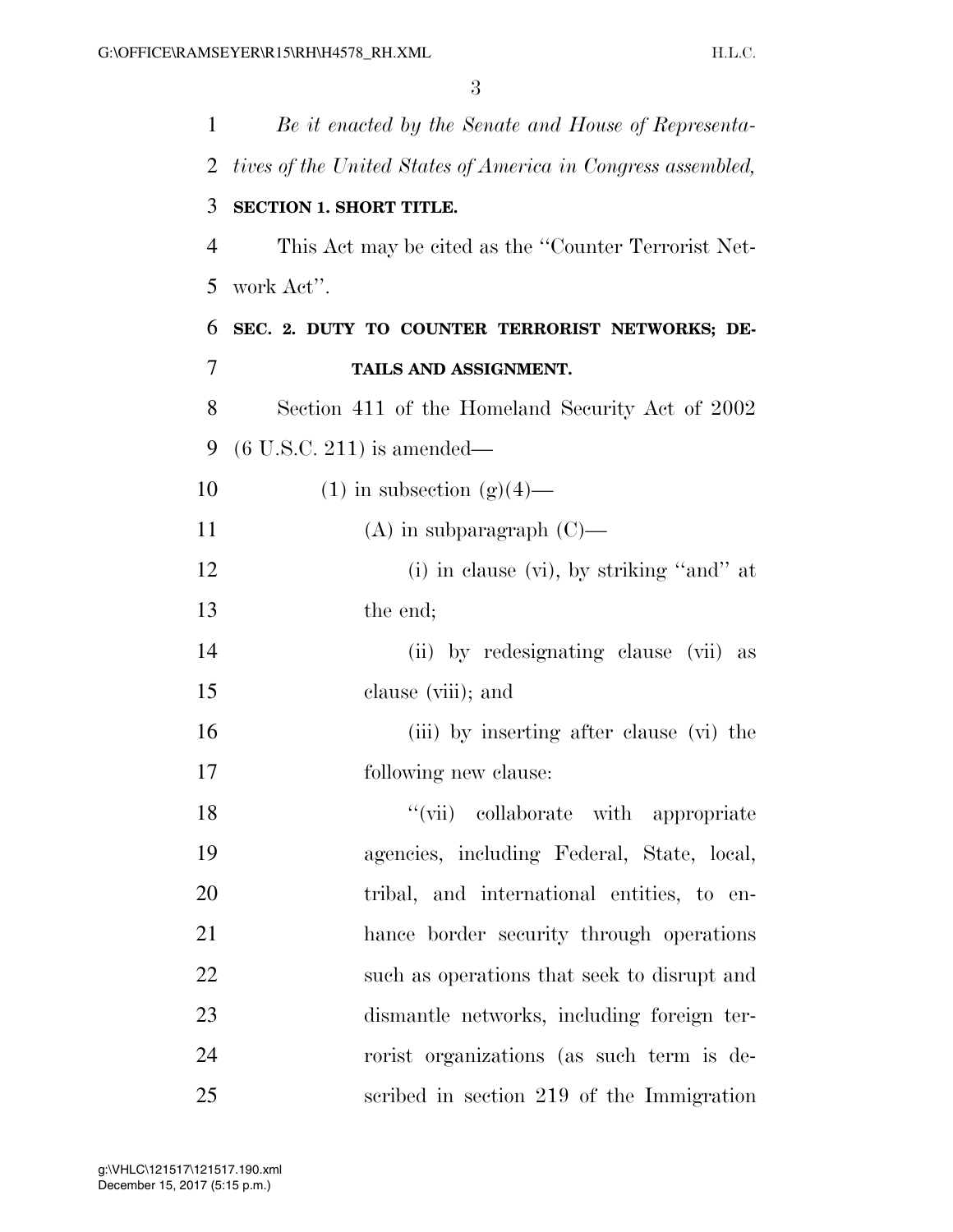| $\mathbf{1}$   | and Nationality Act (8 U.S.C. 1189)), that                    |
|----------------|---------------------------------------------------------------|
| $\overline{2}$ | pose terrorist or other threats; and";                        |
| 3              | $(2)$ by redesignating subsections (p) through $(r)$          |
| $\overline{4}$ | as subsections (q) through (s), respectively; and             |
| 5              | $(3)$ by inserting after subsection $(0)$ the fol-            |
| 6              | lowing new subsection:                                        |
| $\overline{7}$ | "(p) ASSIGNMENT OF PERSONNEL.—The Commis-                     |
| 8              | sioner may detail or otherwise assign personnel of U.S.       |
| 9              | Customs and Border Protection to other appropriate agen-      |
| 10             | cies, including to serve overseas in support of global infor- |
| 11             | mation sharing partnership operations in furtherance of       |
| 12             | enhancing border security, including by preventing entry      |
| 13             | into the United States by individuals known or suspected      |
| 14             | of being associated with a network, including a foreign ter-  |
| 15             | rorist organization (as such term is described in section     |
| 16             | 219 of the Immigration and Nationality Act (8 U.S.C.          |
| 17             | 1189)), that poses terrorist or other threats.".              |

## **SEC. 3. BRIEFINGS.**

 The Commissioner of U.S. Customs and Border Pro- tection shall biannually brief the Committee on Homeland Security of the House of Representatives and the Com- mittee on Homeland Security and Governmental Affairs of the Senate regarding activities, during the prior six 24 months, in furtherance of clause (vii) of section  $411(g)(4)$ of the Homeland Security Act of 2002 (6 U.S.C.